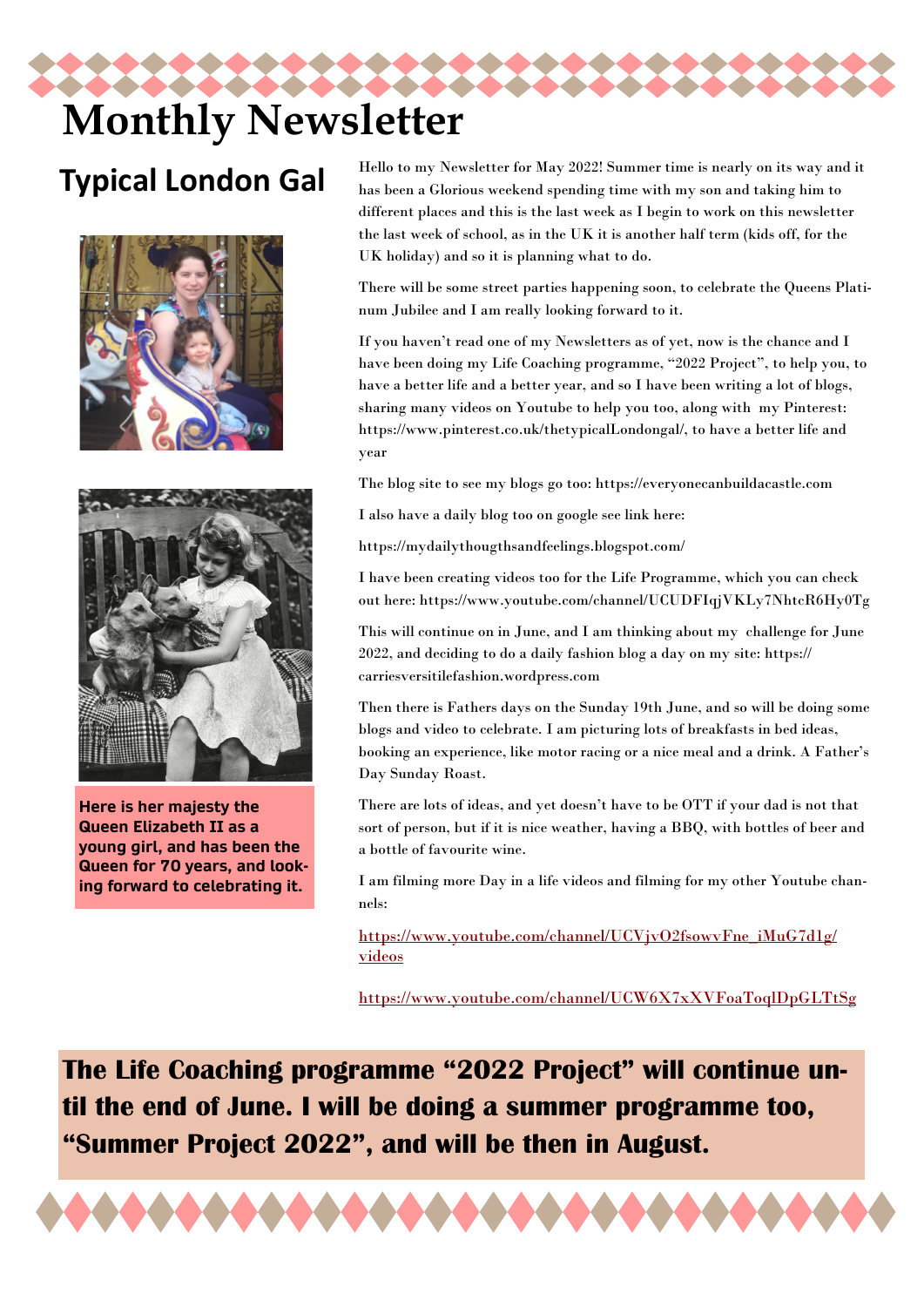

## **Summer Challenges**

I can not believe we are entering into summer already. The year has gone so fast, that it is hard to keep up.

The one thing I need to take control of is my email accounts. I have so many and would like to do offers and sales on Facebook again and doing this quarterly, or a week by week, let me know what you think.

When it comes to challenges there has to have an ending result and an where

#### **By doing the challenge where it will lead you to.**

I would also like to do another fundraiser and do a walking challenge and eventually do running events once more.

They ae so good to do as you get people you've never met in your life cheering you on as they are taking on this runs and walks too, and even though I get that inner regret as I try to complete them going into one, to then feeling a great accomplishment and raising money for good causes.

There are loads of challenges you can do, even financial ones, like see how much money you can save in the summer, and still have days out, creating a challenge in the winter for the summer, such as how much you can save in winter and good investment challenges on things you want to spend money on.

If you are in debt how much can you pay off and still be able to have a good summer.

Have your kids to help you, buy having them to look after their money and have them write down what they'd like to do in the summer holidays and is a great challenge for your kids and teach them about budgeting too.

Creating a piggy bank for each child to store their money in.